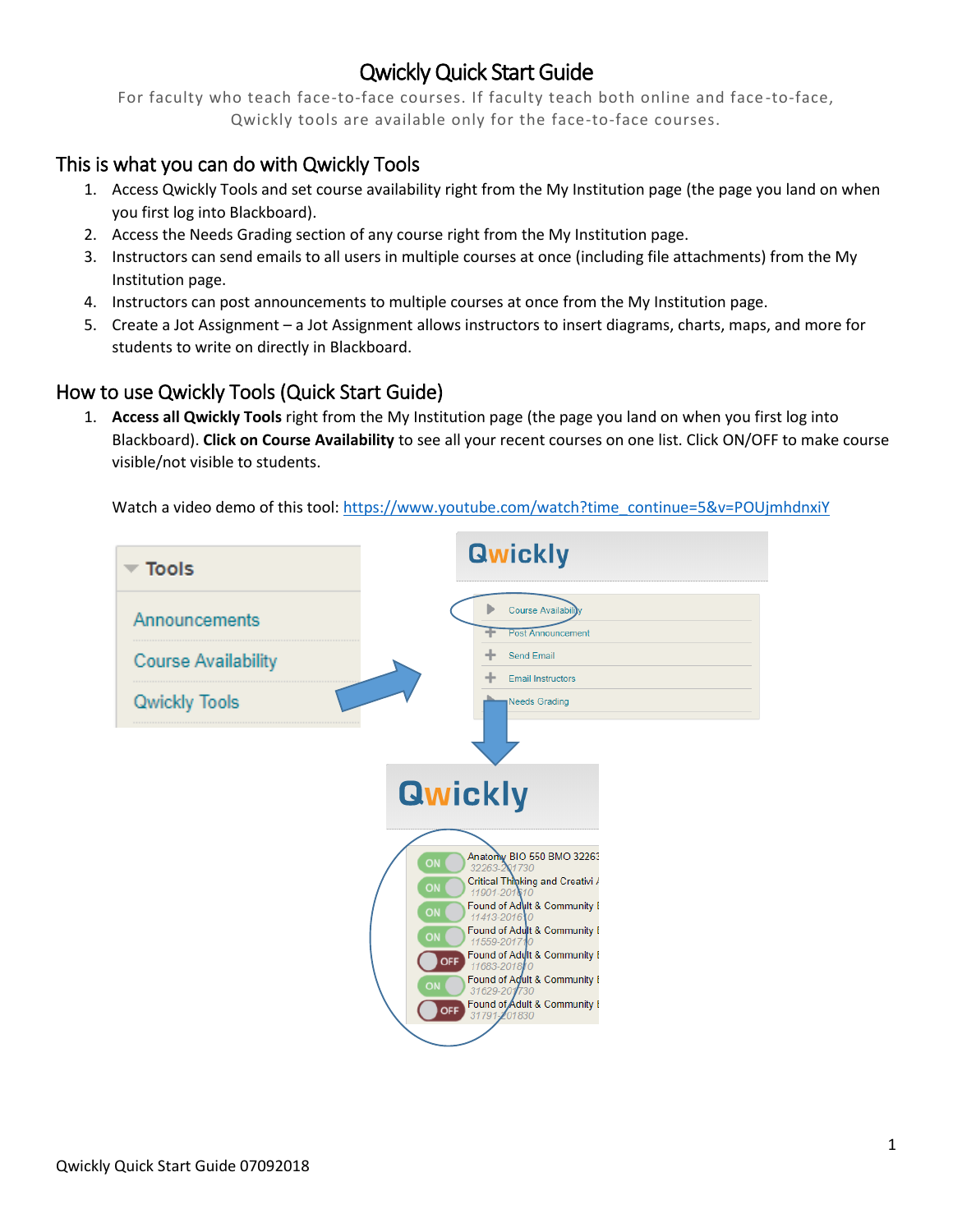2. **Access Needs Grading area for all courses**: All your courses are on one list. Click on Qwickly Tools on the My Institution page (the page you land on when you first log into Blackboard) then click Needs Grading.



3. **Send email to all users in multiple courses at once**. Click on Qwickly Tools on the My Institution page (the page you land on when first logging into Blackboard). Then click Send Email. Select the courses you want to include in the email. Compose email, add an (optional) attachment and submit.

Watch a video demo of this tool[: https://www.youtube.com/watch?time\\_continue=1&v=V4L-w0jrNjU](https://www.youtube.com/watch?time_continue=1&v=V4L-w0jrNjU)

|  |                        | <b>Send Email</b>                                                         |                                                                                                                        |
|--|------------------------|---------------------------------------------------------------------------|------------------------------------------------------------------------------------------------------------------------|
|  | <b>Select Courses:</b> |                                                                           | ✔ Send this Email to Myself Only Once                                                                                  |
|  | Select All   Clear All |                                                                           | <b>Email Subject:</b><br>Class cancelled today                                                                         |
|  |                        | Anatomy BIO 550 BMO 32263-<br>201730                                      | <b>Email Message:</b>                                                                                                  |
|  |                        | 32263-201730                                                              | $I_x$ B $I$ $\sqcup$ $\mathscr{P}$ $\mathscr{R}$ $\sqsubseteq$ $\sqsubseteq$ $\sqsubseteq$<br>打 乐<br>$\leftrightarrow$ |
|  | Ο.                     | Critical Thinking and Creativi AL<br>356 J 11901-201610<br>11901-201610   | Class is cancelled today due to instructor illness.                                                                    |
|  |                        | Found of Adult & Community Ed<br>EDG 963 DLC 11413-201610<br>11413-201610 |                                                                                                                        |
|  |                        | Found of Adult & Community Ed<br>EDG 963 DLC 11559-201710<br>1559-201710  | Select File From:<br>Computer                                                                                          |
|  |                        | Found of Adult & Community Ed<br>EDG 963 DLC 11683-201810<br>11683-201810 | <b>Submit</b><br>Cancel                                                                                                |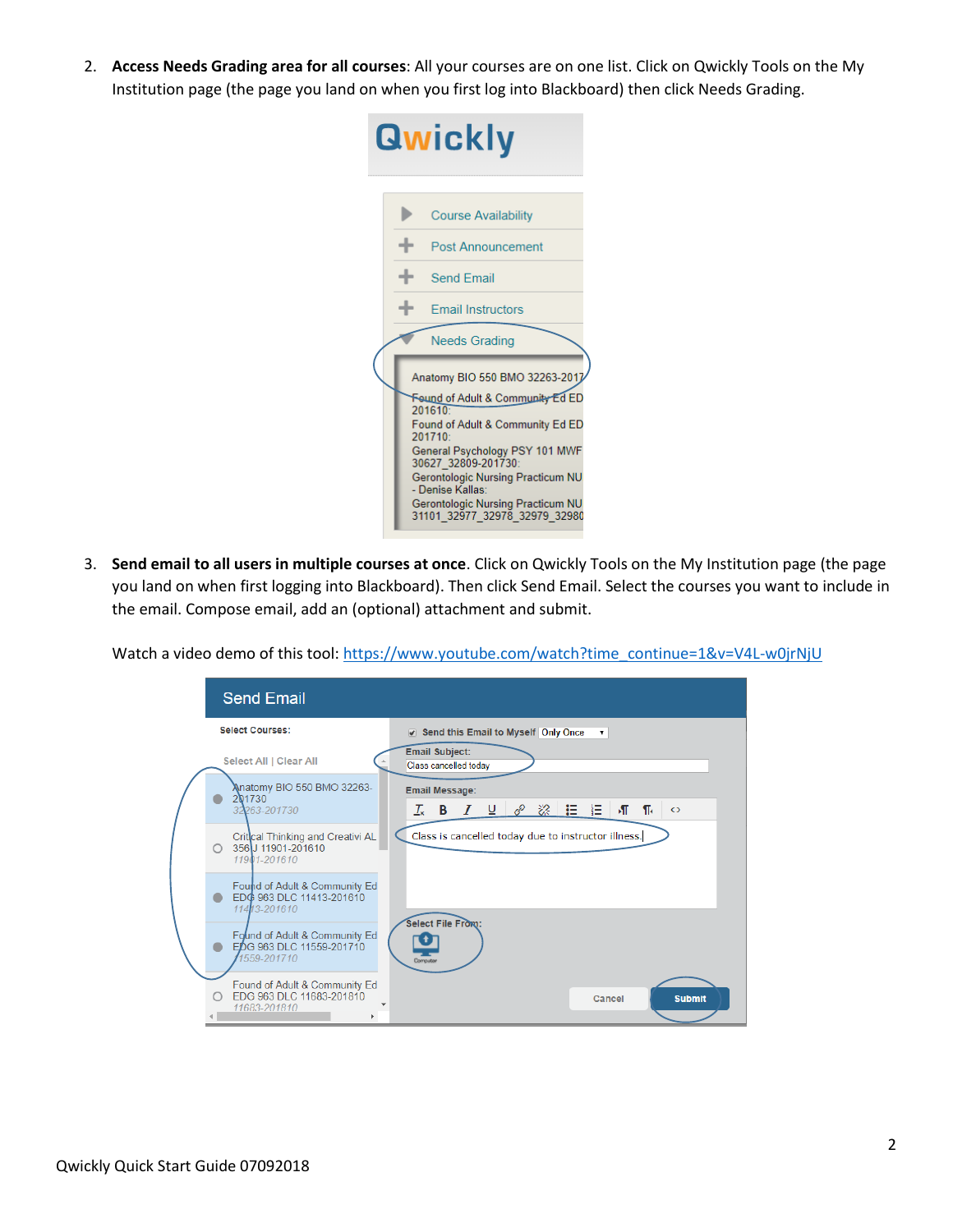4. **Post an announcement to all courses at once**. Click on Qwickly Tools on the My Institution page (the page you land on when first logging into Blackboard). Then click Post Announcement. Select the courses you want to include in the announcement. Compose announcement (attaching files to announcements is not available). Click Email Announcement if desired and click Submit.

Watch a video demo of this tool[: https://www.youtube.com/watch?v=gMGZVieUnSs](https://www.youtube.com/watch?v=gMGZVieUnSs)

| <b>Post Announcement</b>                                                  |                                                                                                                                        |  |  |
|---------------------------------------------------------------------------|----------------------------------------------------------------------------------------------------------------------------------------|--|--|
| <b>Select Courses:</b>                                                    | <b>Announcement Subject:</b><br>See you in Chapel today!                                                                               |  |  |
| Select All   Clear All                                                    | <b>Announcement Message:</b>                                                                                                           |  |  |
| Anatomy BIO 550 BMO 32263-<br>201730<br>32263-201730                      | $I$ $\cup$ $\vartheta$ $\gg$ $\equiv$ $\equiv$ $\blacksquare$ The<br>$T_{\star}$<br>B<br>$\leftrightarrow$<br>See you in Chapel today! |  |  |
| Critical Thinking and Creativi AL<br>356 11901-201610<br>11901-201610     | <b>Professor Davis</b>                                                                                                                 |  |  |
| Found of Adult & Community Ed<br>EDG 963 DLC 11413-201610<br>11413-201610 | Email Announcement<br>Send a copy of this announcement immediately                                                                     |  |  |
| Found of Adult & Community Ed<br>EDG 963 DLC 11559-201710<br>11559-201710 | <b>Select File From:</b>                                                                                                               |  |  |
| Found of Adult & Community Ed<br>EDG 963 DLC 11683-201810<br>11683-201810 | <b>Submit</b><br>Cance                                                                                                                 |  |  |